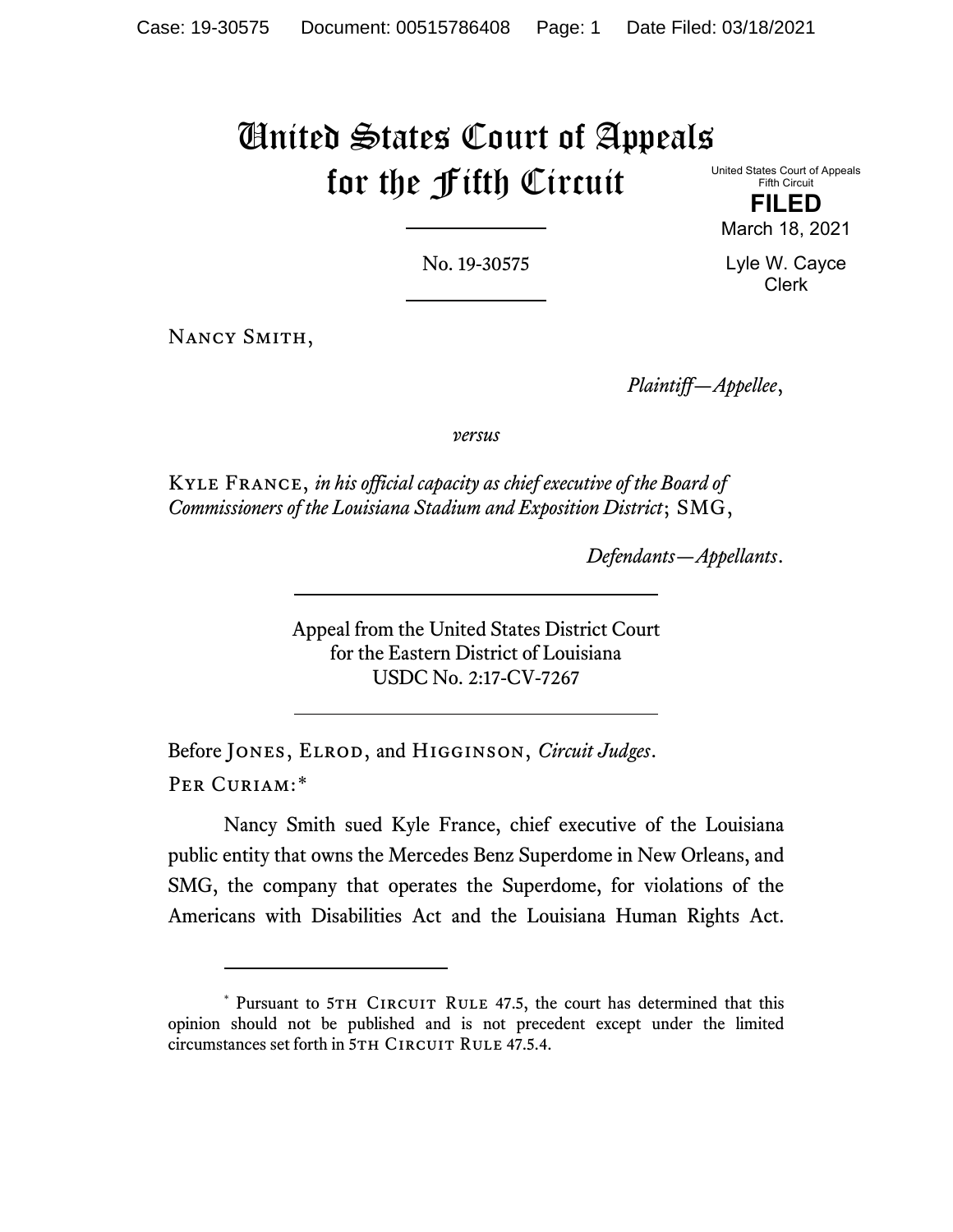France and SMG appeal from the award of injunctive relief and damages to Smith. Because Smith has standing to pursue her claims, and because the district court did not err in awarding both injunctive relief and money damages against SMG, we AFFIRM. However, we VACATE the injunction against France.

I.

When Nancy Smith and her daughter learned that Guns N' Roses would perform at the Mercedes Benz Superdome in New Orleans as part of their "Not in this Lifetime  $\dots$ " tour, they decided they had to go.<sup>[1](#page-1-0)</sup> Smith was a Guns N' Roses fan, and she had attended events at the Superdome between ten and fifteen times in the past.

Smith and her daughter bought tickets from what they thought was the Superdome's box office. In fact, they had bought the tickets from Box Office Ticket Center LLC, an unauthorized third-party vendor. Smith and her daughter also thought they had bought tickets for wheelchair-accessible seats to accommodate Smith's left-leg amputation. They had not.

The Louisiana Stadium and Exposition District, a state governmental entity, owns the Superdome. Kyle France is the chief executive of the Board

<span id="page-1-0"></span><sup>&</sup>lt;sup>1</sup> The name of the tour comes from lead singer Axel Rose's 2012 response to the question whether he was planning a reunion tour with all of Guns N' Roses. "Rose simply said, 'Not in this lifetime,' before getting into the passenger sear [of his car], closing the door and being driven away." Dave Lifton, *Why are Guns N' Roses Calling it the 'Not in this Lifetime . . .' Tour?*, Ultimate Classic Rock, (April 2, 2016), [https://ultimateclassicrock.com/guns-n-roses-not-in-this-lifetime-tour/;](https://ultimateclassicrock.com/guns-n-roses-not-in-this-lifetime-tour/) *see also* Daniel Kreps, *Guns N' Roses Confirm North American Tour*, Rolling Stone (Mar. 25, 2016, 5:33 PM), [https://www.rollingstone.com/music/music-news/guns-n-roses-confirm-north](https://www.rollingstone.com/music/music-news/guns-n-roses-confirm-north-american-tour-182833/)[american-tour-182833/.](https://www.rollingstone.com/music/music-news/guns-n-roses-confirm-north-american-tour-182833/)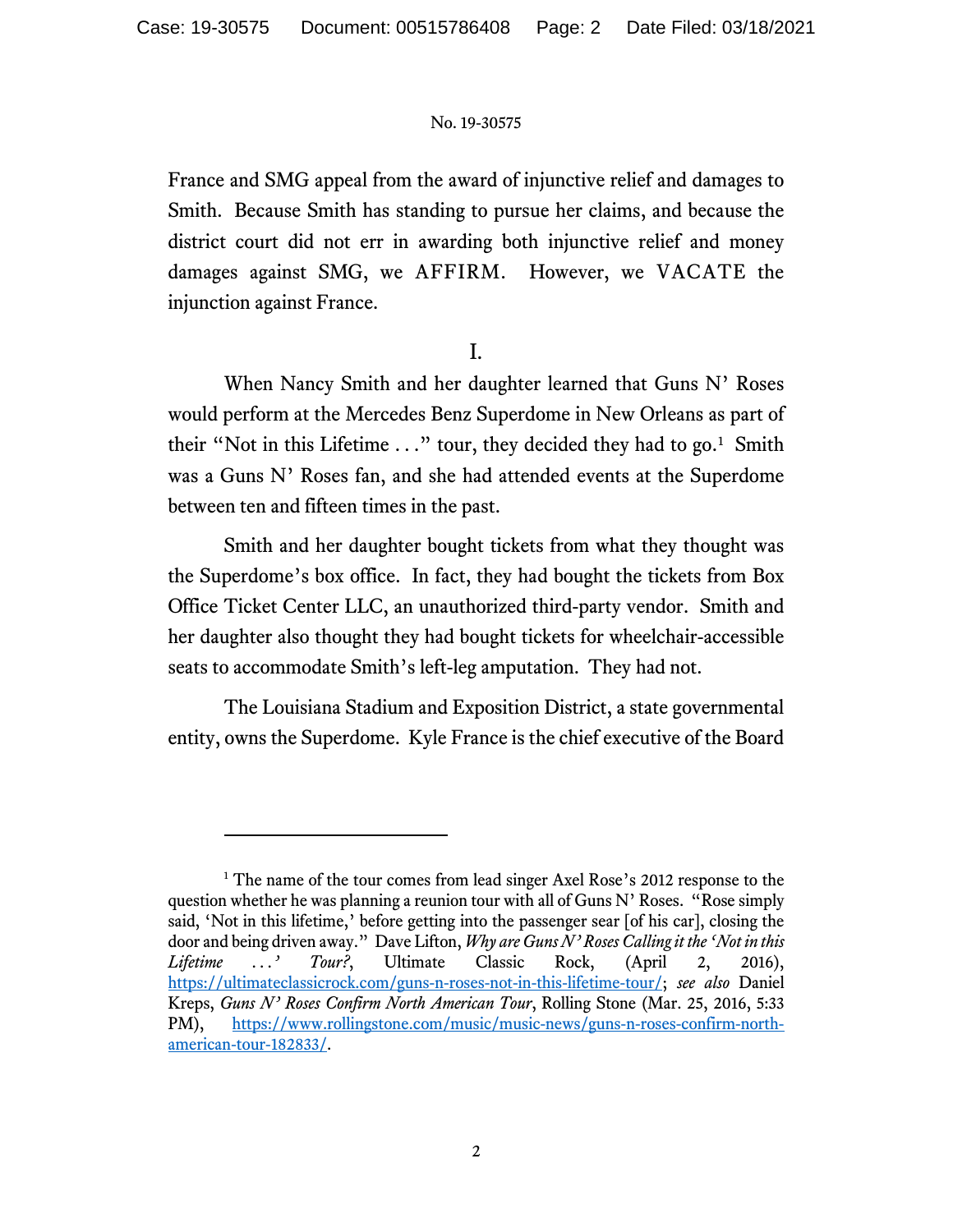of Commissioners of that government entity. SMG, a general partnership, operates and manages the Superdome by contract.

When Smith and her daughter arrived at the Superdome for the Guns N' Roses concert, an SMG employees showed them to their seats. Smith's seat was not wheelchair accessible. Rather, her seat was an ordinary folding chair, surrounded on all sides by ordinary folding chairs.

Smith asked the SMG employee to remove the folding chair in her space to make room for her wheelchair. The SMG employee refused. Instead, the SMG employee offered to move Smith to the aisle seat, to take Smith's wheelchair after she had taken her seat, and to return it at the end of the concert. The SMG employee did not mention to Smith the option of transferring to a wheelchair accessible seat.

Thinking she had no other option, Smith accepted the SMG employee's offer, gave her wheelchair to the SMG employee, and stayed in the folding-chair seat with her backup crutches. Without her wheelchair, Smith felt anxious and vulnerable. She remained seated in the folding chair throughout the concert, so she could not see the band through the concertgoers standing around her.

Smith sued SMG and the Louisiana Stadium and Exposition District and its Chief Executive Kyle France, seeking damages and injunctive relief under Titles II and III of the Americans with Disabilities Act and the Louisiana Human Rights Act. [2](#page-2-0) The parties filed cross motions for summary judgment on all claims.

<span id="page-2-0"></span><sup>2</sup> Smith's initial claims were against SMG, the Louisiana Stadium and Exhibition District Board of Commissioners, Kyle France in his official capacity as the Chief Executive of the Louisiana Stadium and Exhibition District Board of Commissioners, Live Nation Marketing, Inc., Live Nation Mtours (USA), Inc., Live Nation Worldwide, Inc., and Box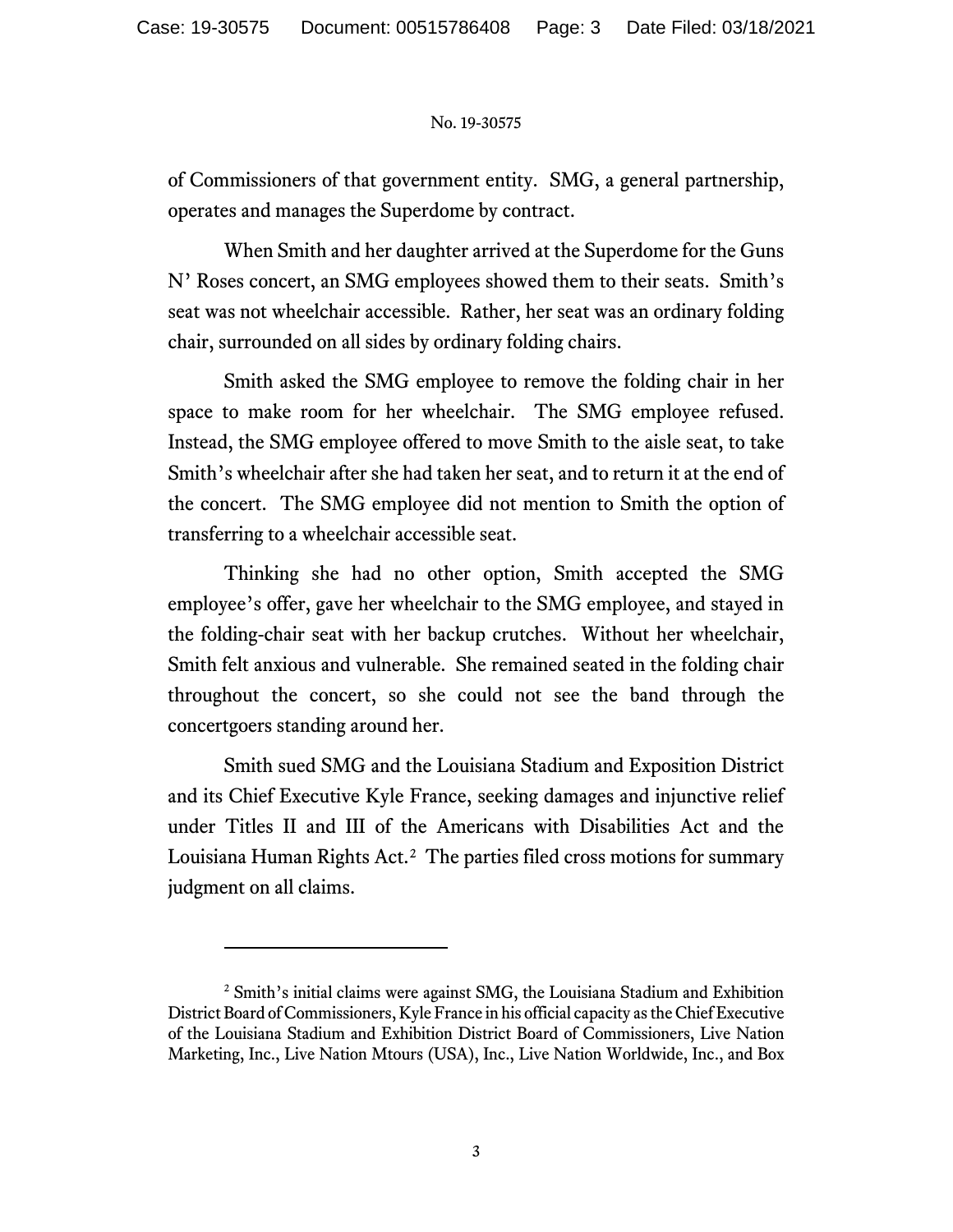The district court determined that Smith had standing to sue on her claims. It also held that the Louisiana Stadium and Exposition District was protected by sovereign immunity from all of Smith's claims and that France was protected by sovereign immunity from Smith's claims for damages. The district court granted partial summary judgment as to those claims and denied summary judgment in all other respects.

This appeal concerns the three claims that remained at the time of trial: (i) a claim against France as a public officer for injunctive relief under Title II of the ADA; (ii) a claim against SMG for injunctive relief under Title III of the ADA; and (iii) a claim against SMG for damages under the Louisiana Human Rights Act. *See* 42 U.S.C. §§ 12133, 12188; La. Stat. Ann. § 51:2231 *et seq.*

The district court conducted a bench trial. After the conclusion of the trial, the district court entered judgment in favor of Smith on all remaining claims. The district court awarded Smith \$20,000 in compensatory damages from SMG and entered injunctions against both France and SMG under Titles II and III of the ADA respectively. In short, the injunctions required France and SMG to update employee policies and procedures, provide annual trainings and quality controls, and publish accessibility information publicly. SMG and France filed a timely notice of appeal.

Office Ticket Center, LLC. However, through an amended complaint and two motions, Smith voluntarily dismissed Live Nation Marketing, Inc., Live Nation Mtours (USA), Inc., Live Nation Worldwide Inc., and Box Office Ticket Center, LLC. Smith also dismissed her claims under the Rehabilitation Act and her claims for damages under the Louisiana Human Rights Act against the Louisiana Stadium and Exhibition District and France.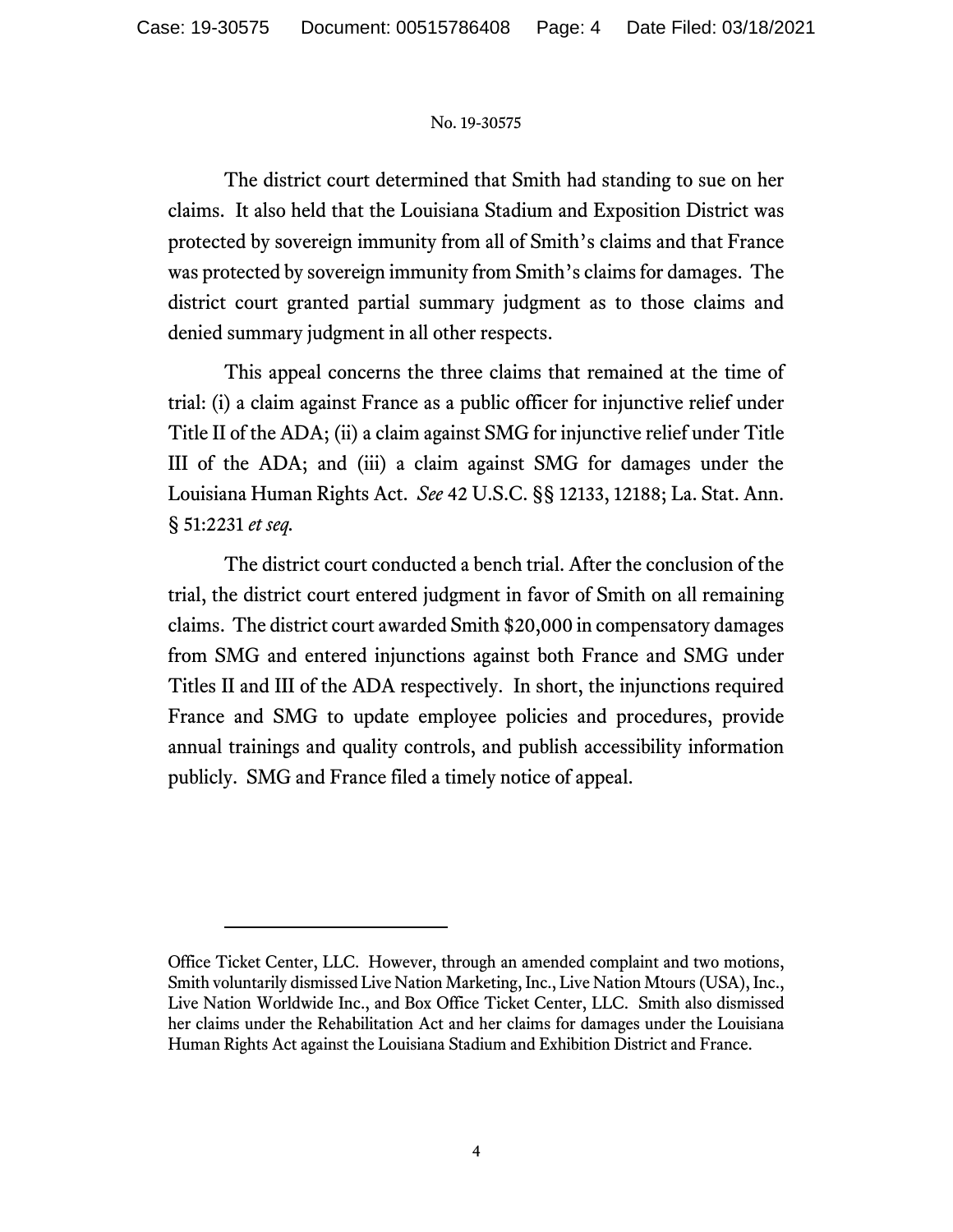# II.

On appeal, SMG and France challenge the district court's judgment in favor of Smith following the bench trial. Specifically, SMG and France argue that:

(1) the district court erred in granting Smith injunctive relief because she failed to establish the required standing;

(2) in the alternative, to the extent that Smith did establish standing and was entitled to seek such relief, the relief ordered was an abuse of the district court's discretion; and

(3) the district court erred in holding that Smith proved a violation of, and was entitled to money damages under, the Louisiana Human Rights Act; or

(4) in the alternative, if Smith were entitled to damages, the district court's award was excessive.

"The standard of review for a bench trial is well established: findings of fact are reviewed for clear error and legal issues are reviewed *de novo*." *Water Craft Mgmt. LLC v. Mercury Marine*, 457 F.3d 484, 488 (5th Cir. 2006) (quoting *In re Mid-South Towing Co.*, 418 F.3d 526, 531 (5th Cir. 2005)). "Reversal for clear error is warranted only if the court has 'a definite and firm conviction that a mistake has been committed.'" *Id.* (quoting *Canal Barge Co. v. Torco Oil Co.*, 220 F.3d 370, 375 (5th Cir. 2000)).

We review permanent injunctions for abuse of discretion. *Ball v. LeBlanc*, 792 F.3d 584, 598 (5th Cir. 2015). "An abuse of discretion occurs when the district court '(1) relies on clearly erroneous factual findings when deciding to grant or deny the permanent injunctions[,] (2) relies on erroneous conclusions of law when deciding to grant or deny the permanent injunction, or (3) misapplies the factual or legal conclusions when fashioning its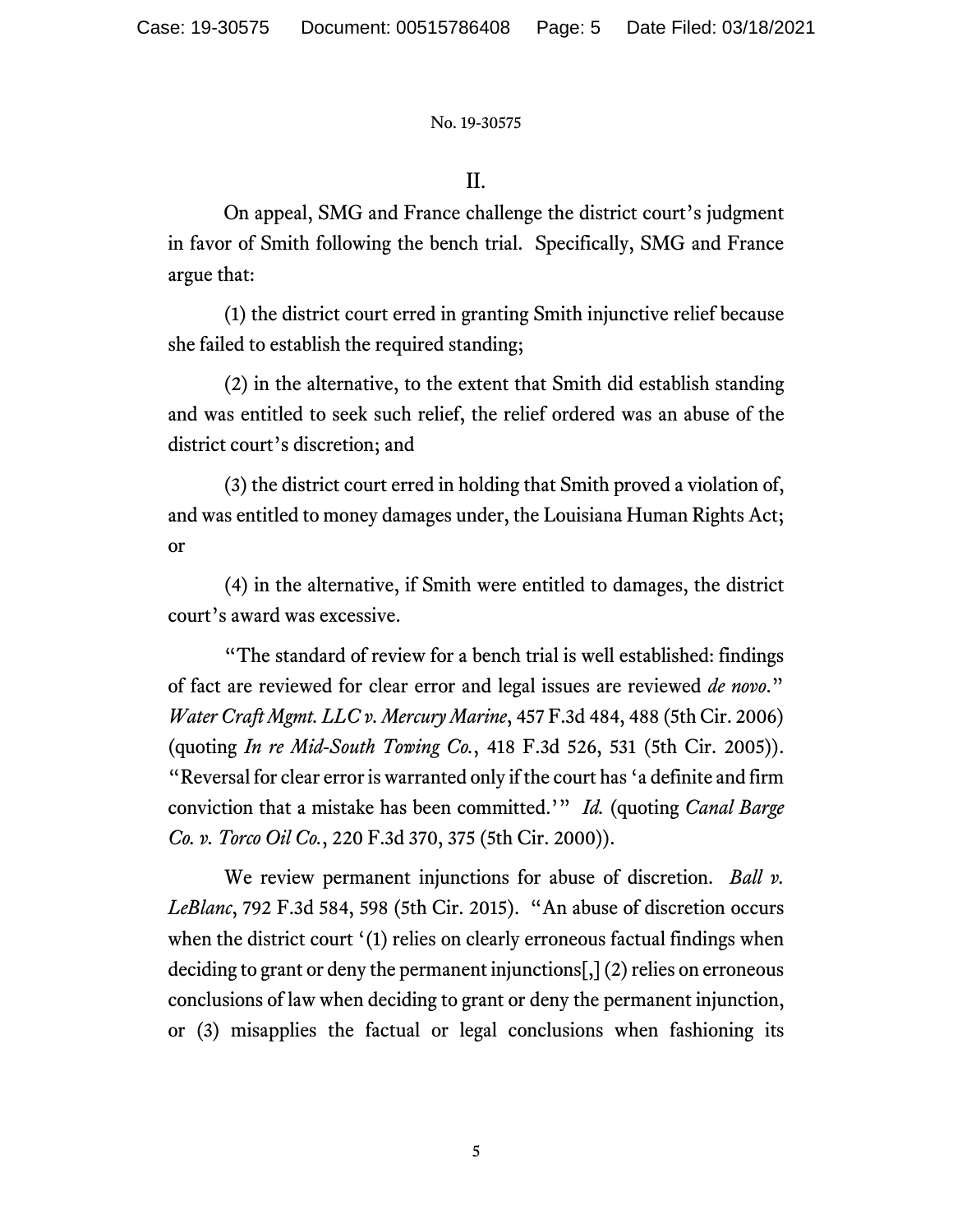injunctive relief.'" *Id*. (alteration in original) (quoting *Symetra Life Ins. Co. v. Rapid Settlements, Ltd.*, 775 F.3d 242, 254 (5th Cir. 2014)).

A.

We agree with the district court that Smith had standing to pursue her claims for injunctive relief under the ADA. The case-or-controversy requirement of Article III restricts federal jurisdiction to cases in which the plaintiff "(1) suffered an injury in fact, (2) that is fairly traceable to the challenged conduct of the defendant, and (3) that is likely to be redressed by a favorable judicial decision." *Spokeo Inc. v. Robins*, 136 S. Ct. 1540, 1547 (2016) (citing *Lujan v. Defenders of Wildlife*, 504 U.S. 555, 560–61 (1992)); *see also Sierra Club v. U.S. Env't Prot. Agency*, 939 F.3d 649, 664 (5th Cir. 2019).

To satisfy the redressability requirement in the context of claims for injunctive relief, it is not enough that the plaintiff has been wronged in the past—there must be a "real or immediate threat that the plaintiff will be wronged again*." City of Los Angeles v. Lyons*, 461 U.S. 95, 111 (1983). Nevertheless, "a disabled individual" seeking an injunction under the ADA, "need not engage in futile gestures before seeking an injunction; the individual must show only that [the alleged violation] actually affects his activities in some way." *Frame v. City of Arlington*, 657 F.3d 215, 236 (5th Cir. 2011).

Smith testified that, if the ADA issues were resolved, she would return to the Superdome when it hosts another event that interests her. *Cf. Sierra Club*, 939 F.3d at 664. Based on her history with the Superdome, Smith's plans to return are far more than "some day intentions." *See Lujan*, 405 U.S. at 564. Smith has visited the Superdome ten to fifteen times in her life. By contrast, in *Deutsch v. Travis County Shoe Hospital, Inc.*, "the most interaction [the plaintiff] ever had with the defendant was to look at the business's parking lot from his car." 721 F. App'x 336, 340 (2018). As a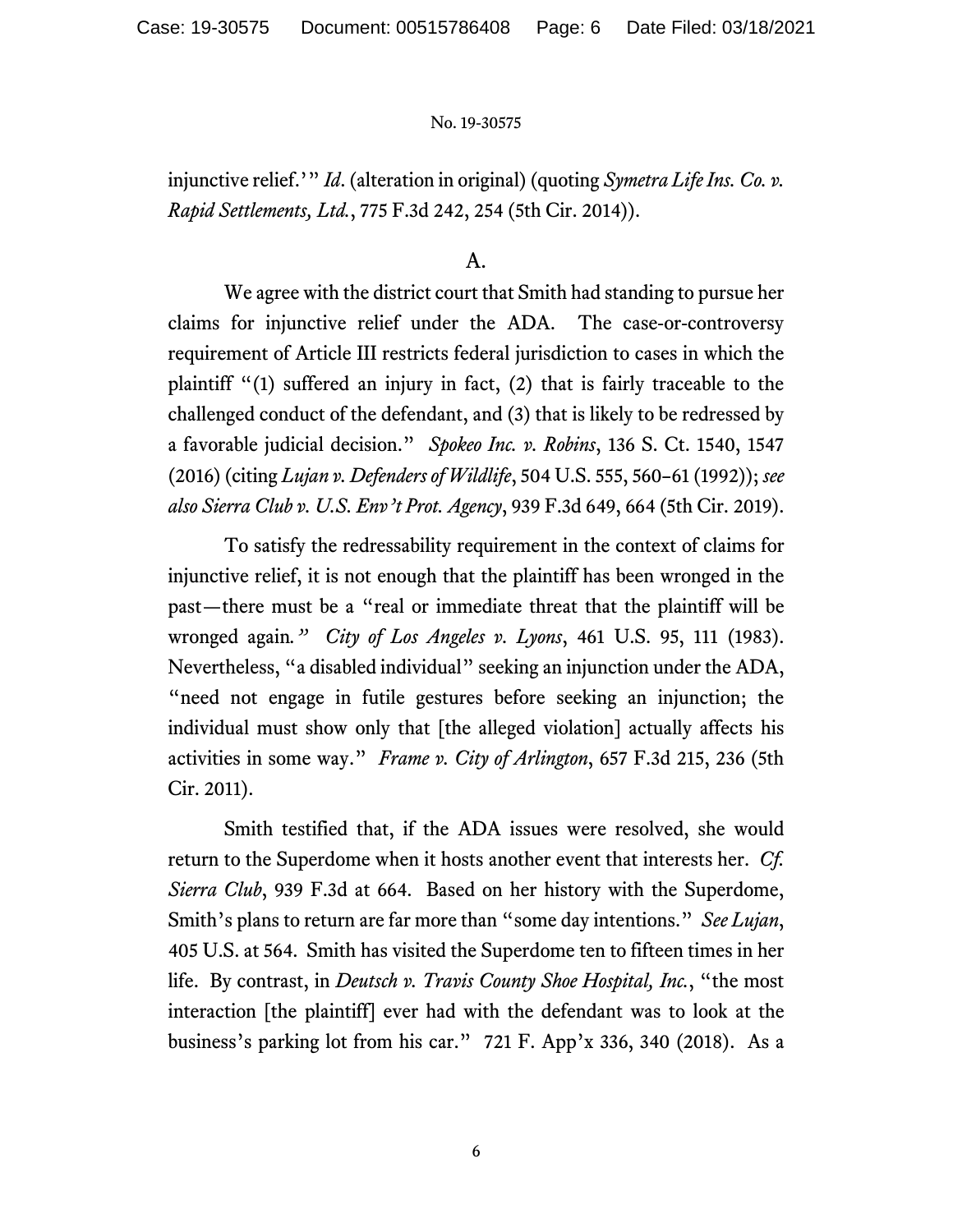lifelong patron of the Superdome, Smith has shown far more engagement with the defendant than plaintiffs who lack standing.

Moreover, Smith has already made plans to attend an event at another SMG-operated property, the Smoothie King Center in New Orleans. Smith, however, cancelled those plans out of fear that what occurred at the Guns N' Roses concert would happen again. A similar future injury at the Superdome is far from speculative given Smith's history and her firm intent to return. This is enough to establish standing. *See Friends of the Earth, Inc. v. Laidlow Env't Servs. (TOC), Inc.*, 528 U.S. 167, 182-83 (2000) (determining that members' firm intentions to use a portion of a river, should illegal dumping cease, "adequately document injury in fact").

### B.

SMG and France maintain that even if Smith does have standing to seek injunctive relief, the district court abused its discretion as to the appropriateness and, or, scope of the relief it granted. Specifically, they argue that the district court's order: (1) is unnecessary under the circumstances and unsupported by the record; (2) does not identify specific actions France should take, or refrain from taking, to maintain compliance with the order; and (3) fails to specify actions by France that violated the ADA.

SMG and France are simply incorrect to say that the injunction is "unnecessary and unsupported by the record." SMG does not currently implement the measures required by the injunction, and the district court did not "misappl[y] [its] factual . . . conclusions when fashioning its injunctive relief." *Ball*, 792 F.3d at 598 (quoting *Symetra Life Ins. Co.*, 775 F.3d at 254). The district court did not abuse its discretion by granting an injunction against SMG.

We agree with France, however, that the injunction against him is not sufficiently specific for France to "know what the court intends to require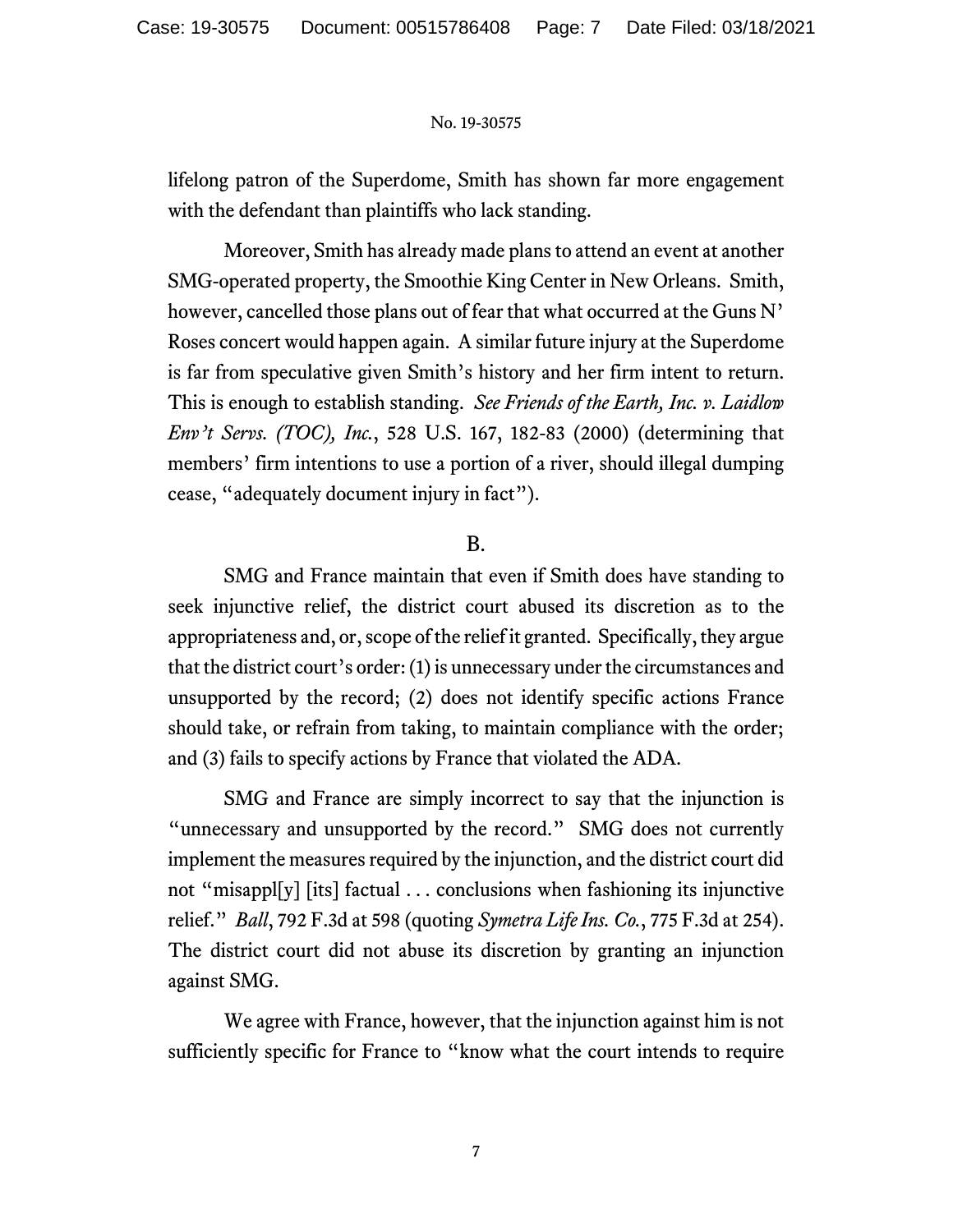and what it means to forbid." *See Int'l Longshoremen's Ass'n v. Phila. Marine Trade Ass'n*, 389 U.S. 64, 76 (1967). The district court's order mandated that SMG and France must, among other things: (1) revise SMG's Team Member Playbook to include language for a Ticket Exchange Policy; (2) revise SMG's Team Member Playbook to include language for a Wheelchair Storage Policy, (3) add the Ticket Exchange and Wheelchair Storage policies to the SMG training PowerPoint slides; and (4) ensure all new SMG ushers, existing staffers, and new hires participate in an annual group training to better understand how to implement the new policies. Each of these actions pertains to conduct directly within the control of SMG—it is plain what SMG must do to comply. The injunction does not make clear, however, how France can comply with an order against SMG. The district court abused its discretion by not identifying "what the court intends to require and what it means to forbid" as to France. *Id.* The injunction as it applies to France must be vacated.

Because we vacate the injunction against France on this ground, we need not address France's argument that Smith failed to show that France himself violated the ADA.

# $C_{\cdot}$

SMG maintains that the district court erred in concluding that Smith proved a violation of the Louisiana Human Rights Act. SMG asserts that the Louisiana Human Rights Act requires a plaintiff to prove intentional discrimination to establish a violation and that Smith failed to do so. We disagree with SMG's reading of the Act.

The Louisiana Supreme Court has not conclusively determined the state of mind required to establish discrimination by a place of public accommodation under the Louisiana Human Rights Act, and so we must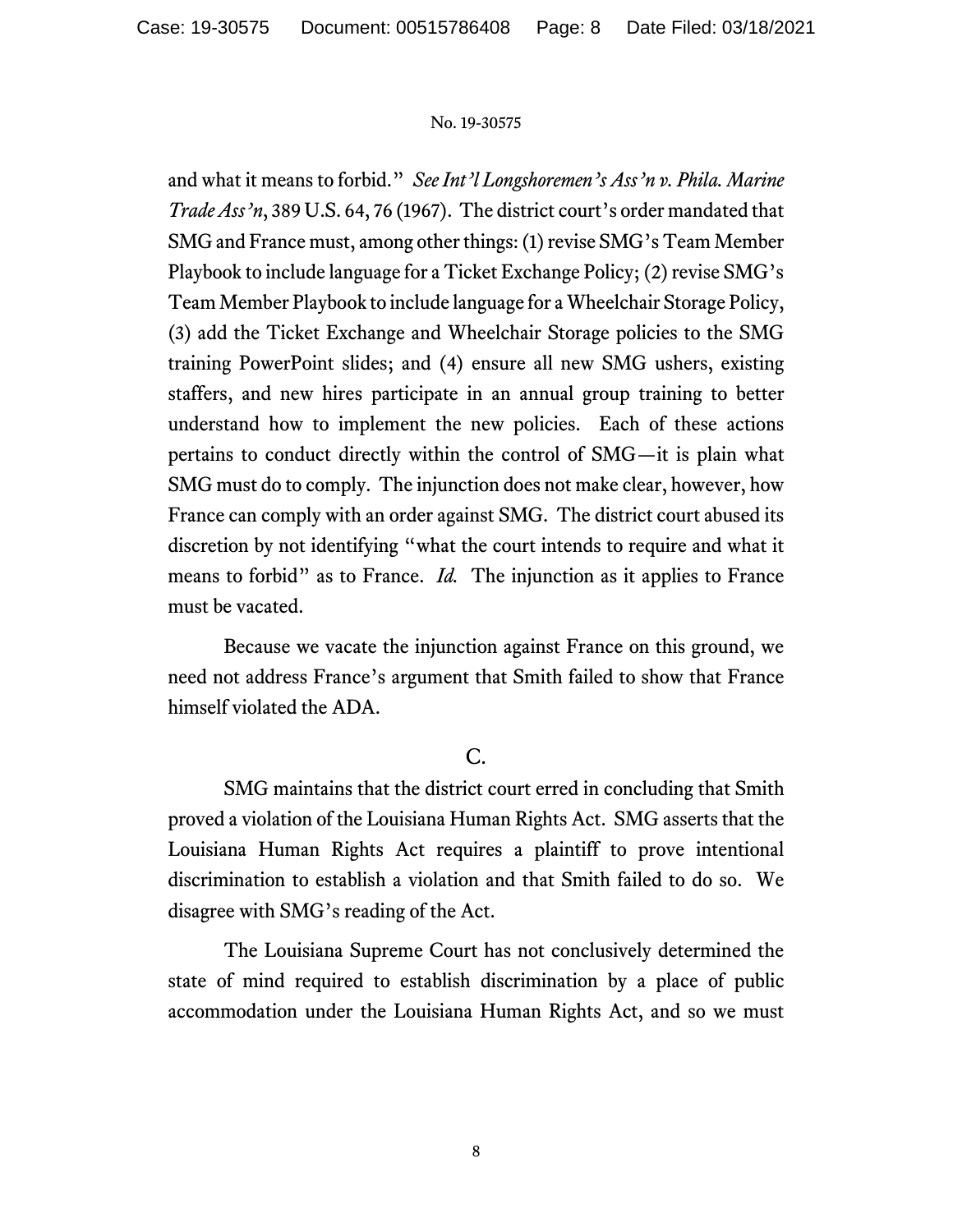make an "*Erie* guess." *See* La. Stat. Ann. § 51:2247; *Conn Credit I, L.P. v. TF LoanCo III, L.L.C.*, 903 F.3d 493, 502 (5th Cir. 2018).

We note first that the Louisiana Human Rights Act explicitly requires "intent" to establish employment discrimination, but not discrimination by places of public accommodation. *Compare* La. Stat. Ann. §§ 51:2232(5), 51:2247, *with id.* §§ 51:2232(4), 23:332. The Louisiana legislature clearly knows how to require intent for discrimination, but it apparently chose not to do so for places of public accommodation.

Further, the Louisiana Human Rights Act explicitly references federal antidiscrimination law in its statement of purpose. *See id.* § 51:2331. Both section 51:2247 and ADA Title III ban discrimination by places of public accommodation, and so it is reasonable to look to Title III for guidance. *See* 42 U.S.C. § 12182; La. Stat. Ann. § 51:2247. Title III does not require a plaintiff to show intent to establish a violation. 42 U.S.C. § 12182.

On our reading of the statute, the Louisiana Human Rights Act does not require a plaintiff alleging discrimination by a place of public accommodation to show intentional discrimination. La. Stat. Ann. §§ 51:2232(5), 51:2247. As a result, the district court properly held that Smith established a violation under the Louisiana Human Rights.

# D.

Finally, SMG asserts that even if it were liable to Smith under the Louisiana Human Rights Act, the damages award was excessive. We disagree.

Smith sought to recover both nominal and compensatory damages for emotional distress suffered as a result of SMG's actions at the Guns N' Roses concert. The district court determined that Smith did in fact suffer anxiety and distress as a result of SMG's actions and was entitled to money damages.